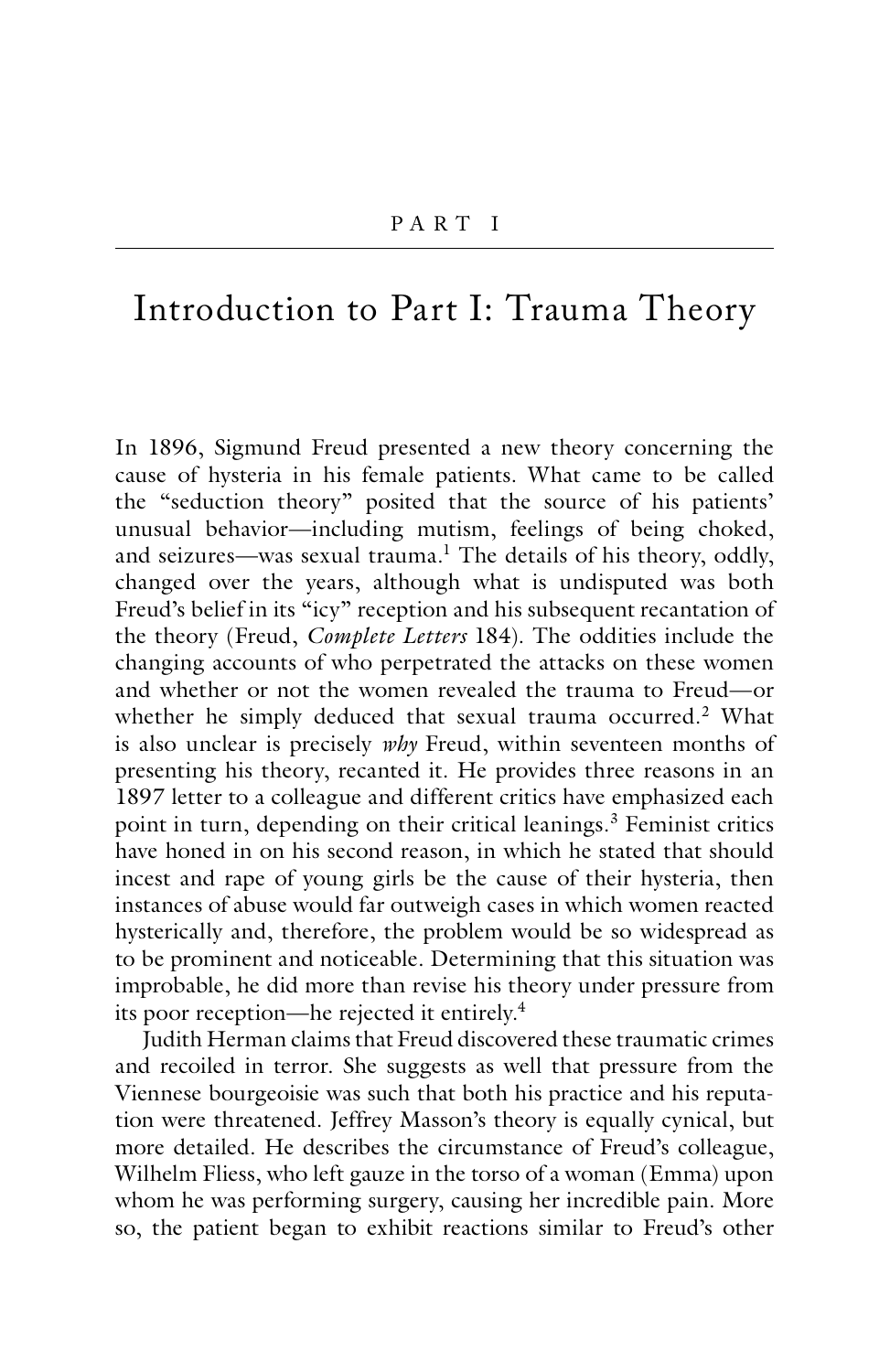hysterical patients. Masson said Freud felt forced to choose between his theory of traumatic crimes causing hysterical behavior and the evidence of Emma's hysteria being caused by surgical error (Steele 224).

Whatever the cause of his recantation, the outcome was the same. Freud backed away from examining the source of his patients' trauma and turned his focus toward developing theories of sexual development. Freud's repudiation of this theory went so far as to influence his methods of psychoanalysis—where he (and other therapists) had once "discovered that hysterical symptoms could be alleviated when the traumatic memories, as well as the intense feelings that accompanied them, were recovered and put into words"—and he no longer encouraged patients to express their feelings, suggesting instead their *culpability* and eventually insisting that the women "imagined and longed for the abusive sexual encounters of which they complained" (Herman 12, 19). Such theories claimed that these women were generating sexual fantasies, overlooking the fact that Freud's initial work gave evidence of actual childhood sexual trauma, not simply the desire for it (Macmillan 207). His recantation functions as a resistance to the pursuit of trauma's source, the truth of a traumatic injury.

This project explores how modernist fiction narratives represent trauma, defined as a reaction to events so terrible, so painful, that victims cannot properly understand or incorporate the events into their normal existence. What Freud's repudiation does is highlight two of the primary elements of trauma studies that I identify as recurrent. The first is a resistance to speak about the trauma one has suffered. As Herman suggested, "The conflict between the will to deny horrible events and the will to proclaim them aloud is the central dialectic of psychological trauma" (Herman, 1). This conflict is seen not only in Freud's rejection of his seduction theory, but also in the forced silence of patients at other points in early trauma studies. Elaine Showalter suggests that Freud's predecessor, Jean-Martin Charcot, may have contributed to his patients' hysterical outbursts by not listening to what they had to say (Showalter, *Female Malady* 154). She describes another doctor who emphasized the physician's role of power and the patient's role as silent recipient: "'If a patient . . . interrupts the speaker,' Robert Carter admonished his fellow doctors, 'she must be told to keep silence and to listen; and must be told . . . in such a manner as to convey the speaker's full conviction that the command will be immediately obeyed.' The *globus hystericus*, which doctors had interpreted as the rising of the womb, may have been a physical manifestation of this choked-off speech" (Showalter, *Female Malady*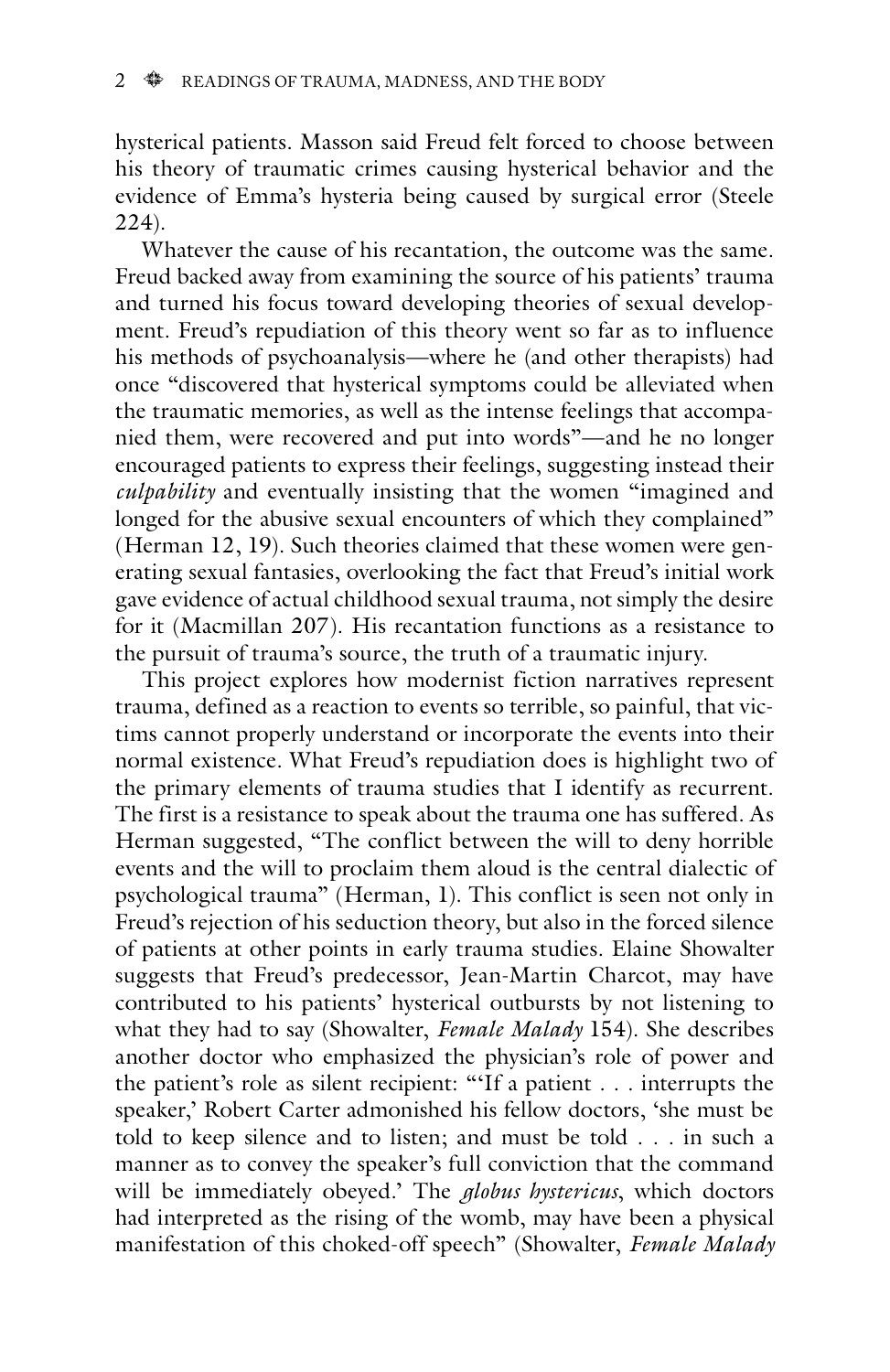154). I contend that such a struggle—between speaking and being silent—for traumatized patients is also a central element in literary trauma fiction.5 Characters throughout modernist fiction overtly struggle against the defenses they have created to protect themselves from their trauma and the desire to heal through speaking about it. My reading in Part I presents ways in which trauma can be manifested in narrative.

Wounded soldiers appear often in the literature of this time period, carrying with them the memories of their combat experience and the burden of silence.6 Ernest Hemingway's Colonel Cantwell in *Across the River and into the Trees*, for example, suffers the knowledge of his mistakes and injuries overtly; his need to tell about his traumata is nearly as strong as the defenses he has developed to keep silent about them. The novel is in many respects a battle between these two forces. H.D.'s narrator in her autobiographical novel *HERmione* is equally compelled to speak about her psychological trauma. The novel itself is evidence of that; however, the convoluted narration represents her resistance to revealing the intimate sexual and social pressures she battles during her young adulthood. I am not interested in this resistance as merely a feature of trauma and testimony, however, but intend to explore the conflict while recognizing the gendered nature of its representation. Male representations of trauma differ noticeably from those of women, revealing social restrictions on both groups and offering an opportunity to explore the conditions under which characters both suffered trauma and retold it.

The second commonality between Freud's seduction theory and Modernist fiction is the link between trauma and its common representation or manifestation as madness. Josef Breuer's and Freud's patients were often intelligent women suffering from bizarre and startling physical ailments ranging from seizures to hallucinations to radical mood swings. Modernist trauma fictions quite often portray the manifestation of trauma as madness similarly. To narrow our focus, Part II will look to gender as a key feature in the portrayals of mad characters. The tumultuous events of the early part of the century—war, the women's liberation movement, growth in technology and industry, and a resulting shift in population, among others—impacted the mental health of men and women quite differently. "Forced to experience the shattering effects of unprecedentedly destructive weaponry, mass, mechanized slaughter and inhumane trench conditions, hundreds of thousands of soldiers were seen to suffer severe breakdowns" (Micale, 16). I will provide a reading of *Across the River and into the Trees* that posits Hemingway's portrayal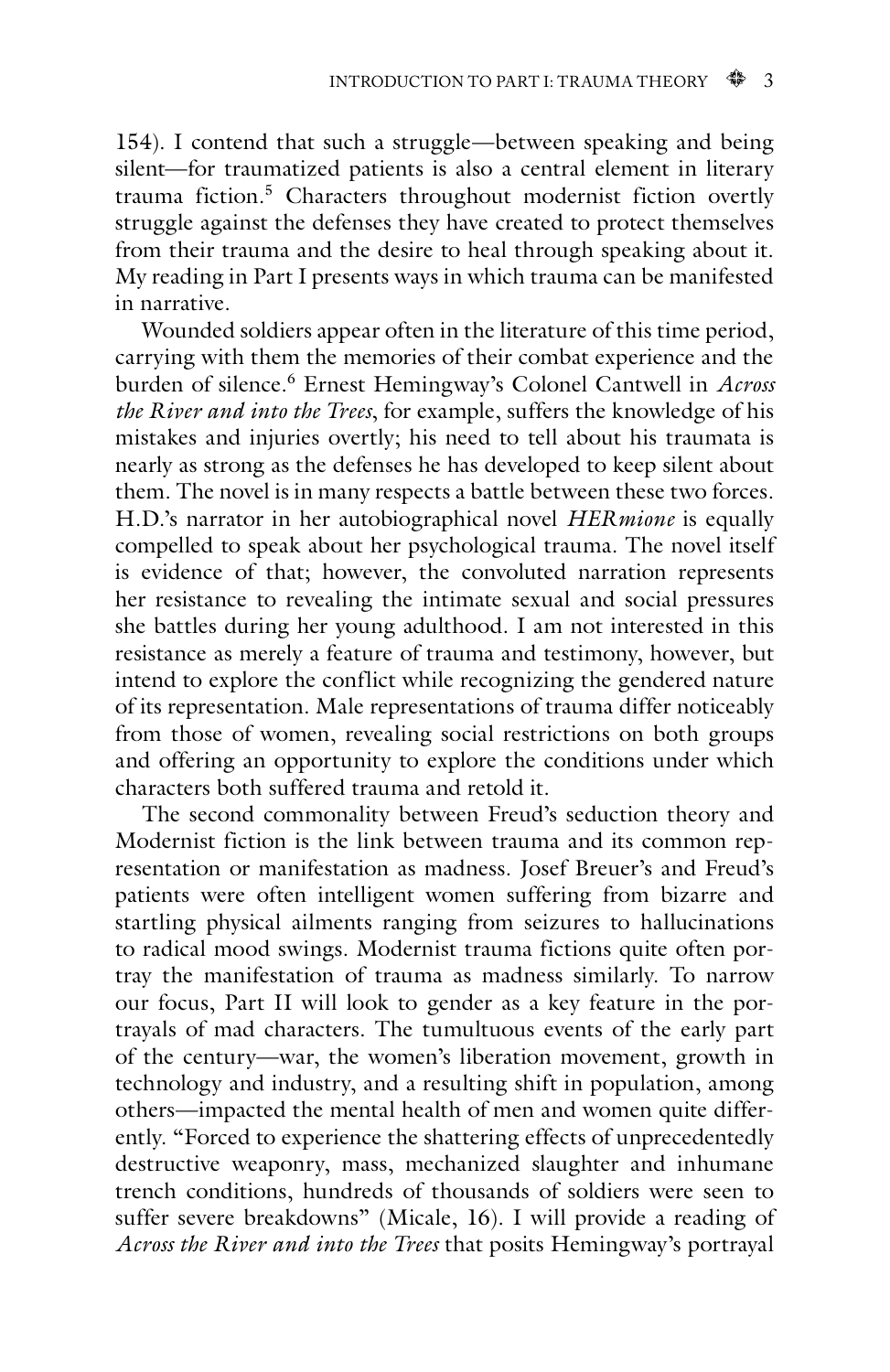of Colonel Cantwell's madness next to his portrayal of Catherine Bourne in *The Garden of Eden*. Such a comparison makes visible his representations of madness according to gender—one stoic and the other hysterical.

That women were characterized as insane is not unique to modernist fiction, as Sandra Gilbert and Susan Gubar in *The Madwoman in the Attic* (1978) made clear in the case of Bertha Mason of *Jane Eyre*, but their madness commonly threatens the stability of the male protagonist. In modernist fiction, unlike *Jane Eyre*, more is done to explore the source of the women's trauma. Often the cause is dissatisfaction with their station in life and their drive to be successful professionally or creatively. Battling against a successful partner, these women—in texts such as Hemingway's *The Garden of Eden* and F. Scott Fitzgerald's *Tender is the Night*—are represented as increasingly irrational and uncontrollable. These novels attempt to make sense of female madness, despite judging women according to male standards of normalcy and happiness, revealing a common social and creative conflict between husband and wife. In comparison to these two maleauthored representations of female madness, we turn first to Zelda Sayre Fitzgerald's *Save Me the Waltz* and then to H.D.'s *HERmione* for readings of female-authored feminine madness. Fitzgerald's narrative is highly autobiographical and attends to the creative power struggles between husband and wife while subduing her personal battle with mental illness; such a repression of illness, in favor of developing professional agency, reveals much about Fitzgerald's purpose in writing (and her process of revising) her novel. Creating a language in which to manage her mental and literary rebellion, H.D. counters the powerless madness of male authors' mad women. Further study of these texts and their subsequent representations of madness will contribute to our understanding of the ways in which authors of different genders develop and present illness narratives during this period.

## Trauma Theory

Trauma studies began in the 1860s, as clinicians began to notice victims of railway accidents having prolonged and unusual reactions that extended beyond their physical injuries. However, it was not until the 1880s that doctors began psychological examinations of, primarily, women suffering from odd behavior with no apparent cause. Their "hysteria" was initially considered a feature of their gender's weakened constitution, "faulty heredity exacerbated by the biological and social crisis of puberty" (Showalter, *Female Malady* 130). Showalter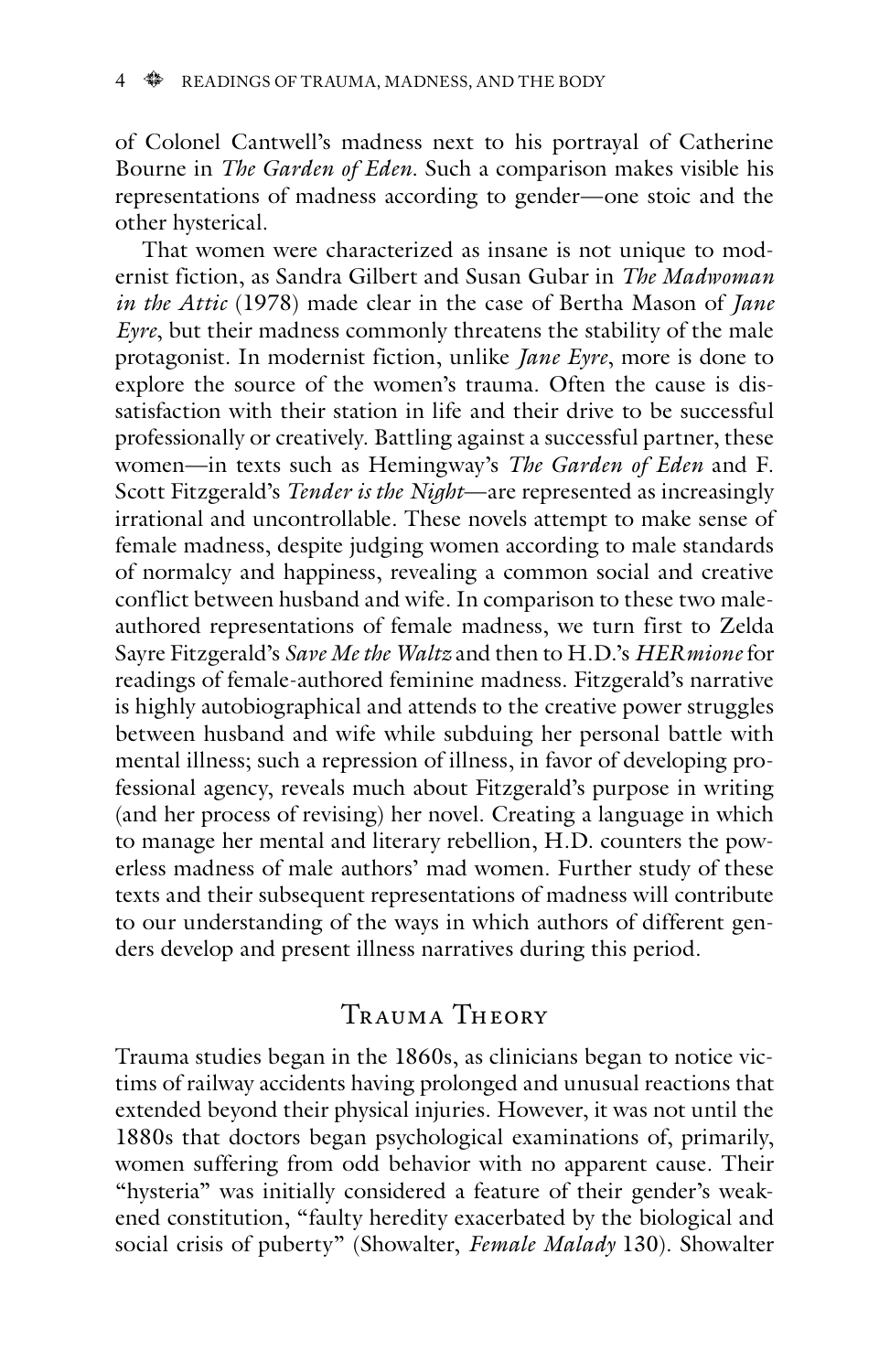points out that "while these explanations emphasized the physical element, they were not blind to the significance of the particular constraints—restricted activity and sexual repression—placed on women" (130). The work of such early psychoanalysts as Charcot, Breuer, and Freud did much to bring to light these women's mental conditions but little to address either the stigma or the cause of trauma. In fact, some blame Freud's theories of sexual development for the continued misogyny against women.7

I am influenced in my critical approach by critics who have pointed out, as Herman has done in *Trauma and Recovery* (1992), the "forgotten history" of psychological trauma, emphasizing the starts and stops of clinical study throughout the century as interest ebbed and flowed. Other critics such as Deborah Horvitz, Laurie Vickroy, and Elaine Showalter have also contributed to the notion of cultural resistance to learning more about the true nature of traumatized individuals. Patients were either put on display as carnival attractions (as Charcot's female patients in Paris's Salpêtrière Hospital) or hushed away into mental institutions, often suffering brutal treatment at the hands of their clinicians. After the public's initial fascination with hysterical women had cooled, the start of the First World War brought trauma studies back into the public consciousness. Soldiers were judged according to their constitutions, blamed for their weakness of character and mind (Herman 20–21). While many doctors refused to sympathize with their experiences, instead perpetuating notions of shame and disgrace, one doctor, W. H. R. Rivers, supported them and encouraged their personal stories. Siegfried Sassoon, his most famous patient, "was treated with dignity and respect. Rather than being silenced, he was encouraged to write and talk freely about the terrors of war" (Herman, 22). Sassoon spent much of his life after the war composing his memoirs and professed the benefit of writing about his injuries (Herman 22–23). Despite the "episodic amnesia" during which progress in psychological trauma studies was forgotten or theories stifled, during times of progress, the connection between trauma and the healing power of language is evident (Herman 7).<sup>8</sup> When the barrier between silence and freedom to speak about mental pain is lifted, then progress occurs.

I also work within the framework of trauma studies, commonly agreed to have begun in the United States in 1980, when a campaign by Vietnam veterans influenced the American Psychiatric Association to accept the condition of war trauma under the diagnosis of posttraumatic stress disorder (PTSD). Since then, the diagnosis has been applied elsewhere, to victims of sexual or physical violence,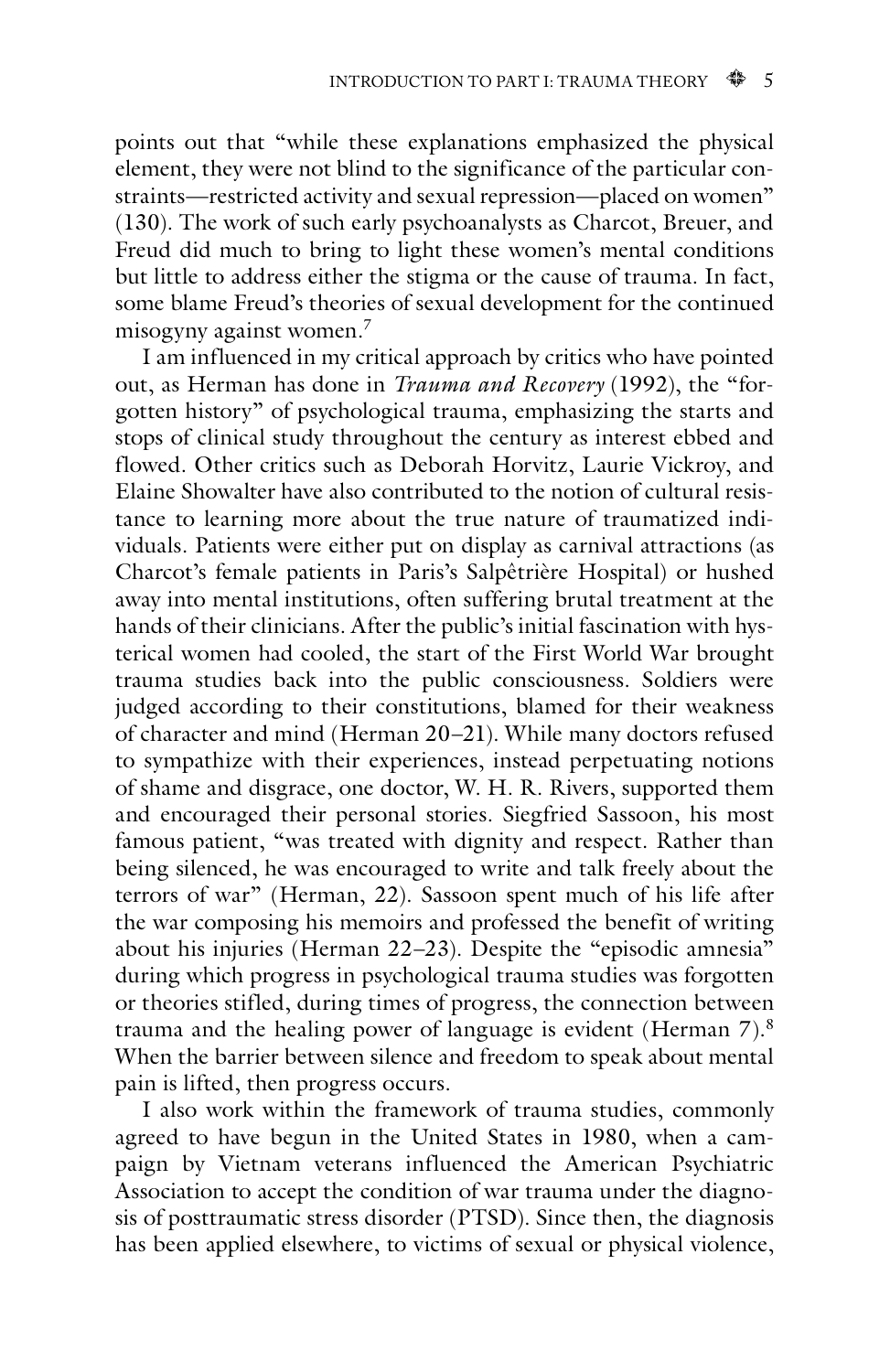to survivors of the Holocaust, and to survivors of life-threatening incidents. "Trauma theory" emerged in the 1990s when a group of critics began to study the cultural effects of trauma. Cathy Caruth's *Trauma: Explorations in Memory* (1995) became prominent, combining the essays and interviews of professionals in several disciplines, such as psychiatry, literature, film, and sociology. Caruth presented the guidelines for understanding and speaking about trauma that have influenced a decade of interdisciplinary work on the subject.

As studies of trauma become more common, the term has been applied more liberally to circumstances beyond those initially imagined—such as war, natural disaster, abuse, and confinement—to include psychological trauma that might not have resulted in or from physical violence. My project is influenced by the work of feminist critics such as Laura Brown and Herman who, in the early 1990s, addressed the disparity in clinical and psychological trauma studies between attention on traumata affecting men and those affecting women. First Brown, then Herman challenged the exclusive and male-centered wording of the definition of trauma, which contends that "the person has experienced an event that is outside the range of human experience" (quoted from American Psychiatric Association 1987, 250; Brown, 121). Brown insists that what is considered "human experience becomes the range of what is normal and usual in the lives of men of the dominant class; white, young, able-bodied, educated, middle-class, Christian men. Trauma is thus what disrupts these particular human lives, but no other. War and genocide, which are the work of men and male-dominated culture, are agreed-upon traumata" (Brown, 121). However, Brown contends, trauma may develop in certain people, in particular life conditions, from situations seemingly innocuous to others, and we must be skeptical of definitions of trauma that seek to limit experience to those situations deemed to be "normal."

My project examines instances of what I will be calling "domestic trauma"; that is, trauma that takes place at the site of the domestic, in order to provide a contrast to the more typical representations of war-made, masculine trauma, some of which I will also examine. Herman is helpful in this respect because she follows through with Brown's insistence for a more inclusive, feminist approach to determining trauma. Her clinical study about the disorders affecting normal women in normal conditions points out that "not until the women's liberation movement of the 1970s was it recognized that the most common post-traumatic disorders are those not of men in war but of women in civilian life . . . The real conditions of women's lives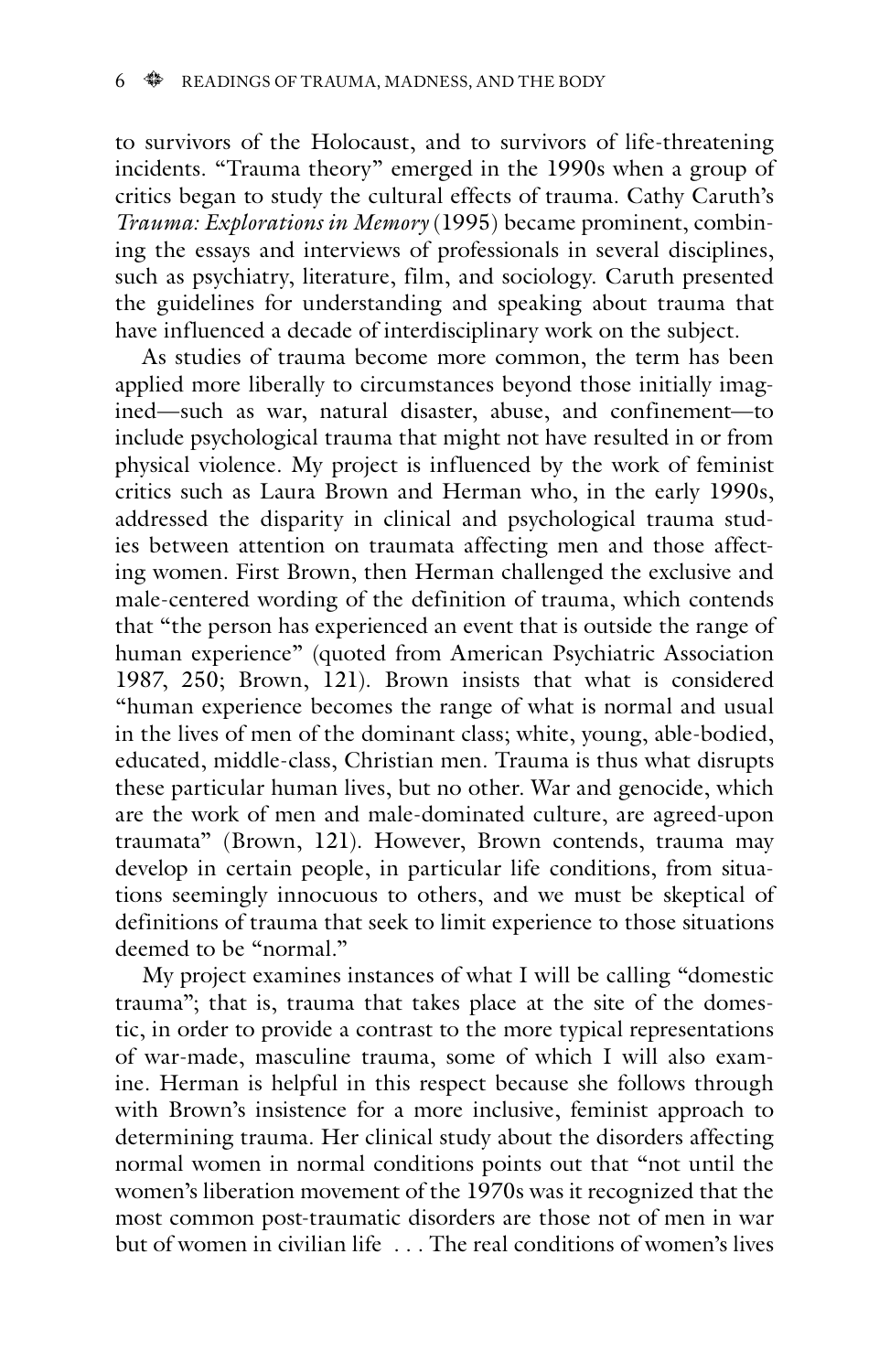were hidden in the sphere of the personal, in private life" (Herman 28). Hemingway's Catherine Bourne in *The Garden of Eden* suffers no apparent trauma, for instance; however, her mental condition deteriorates into madness. With wealth and an affectionate marriage, normal cultural perceptions would assume she wanted for nothing. However, the lack of professional and creative expression forces her to turn her gaze on herself as she effects physical and sexual changes to challenge the constricted position of her life. Her condition I consider one of domestic trauma, and Catherine, along with Nicole Diver of Fitzgerald's *Tender is the Night*, exemplifies the male representation of female trauma that diminishes her true suffering by masking it as a destructive and belligerent madness. H.D.'s Hermione is also a victim, not of sexual violence, but of a heterosexual normative that forces her to oblige to a life not of her choosing. Creatively, too, she is bound by the approval of her fiancé's judgment of her work. Cumulatively, sexuality and creativity burden the lives of these women so much that they become traumatized.

My approach of connecting trauma studies to literary criticism is influenced by critics who more recently have recognized the evolution of trauma theory breaking from the medical discourse to investigate trauma in other disciplines.9 Mark Micale and Paul Lerner edit the collection *Traumatic Pasts: History, Psychiatry, and Trauma in the Modern Age, 1870–1930* (2001) in which they posit that "historical investigations of trauma must part fundamentally from clinical goals . . . In the post-Freudian, post-Holocaust, post-Vietnam West, the historical study of trauma enables us to locate, draw forth, and shape into significance the sufferings of modern humanity" (Micale 25, 27). Kirby Farrell contends that trauma is both "a clinical concept and . . . a cultural trope" (Farrell 14). It is, therefore, natural that artists and writers have traditionally used such a trope in their work. Deborah Horvitz writes that "individuals internalize the material conditions of their lives, by which I mean their social and economic realities, through symbols, fantasies, and metaphors in order to build a unique and personalized interpretation of the world" (Horvitz 5). Such internalizations lend themselves to art, and more specifically, to writing. Farrell argues that trauma is a type of history that interprets the past. "Like other histories, it attempts to square the present with its origins. The past can be personal or collective, recent or remote: an artifact of psychoanalysis or an act of *witness*; a primordial *myth* or a use of ancestral spirits to account for misfortune or violation" (Farrell 14, emphasis mine). Already we see the connection of histories and elements of literature such as myth, witnessing,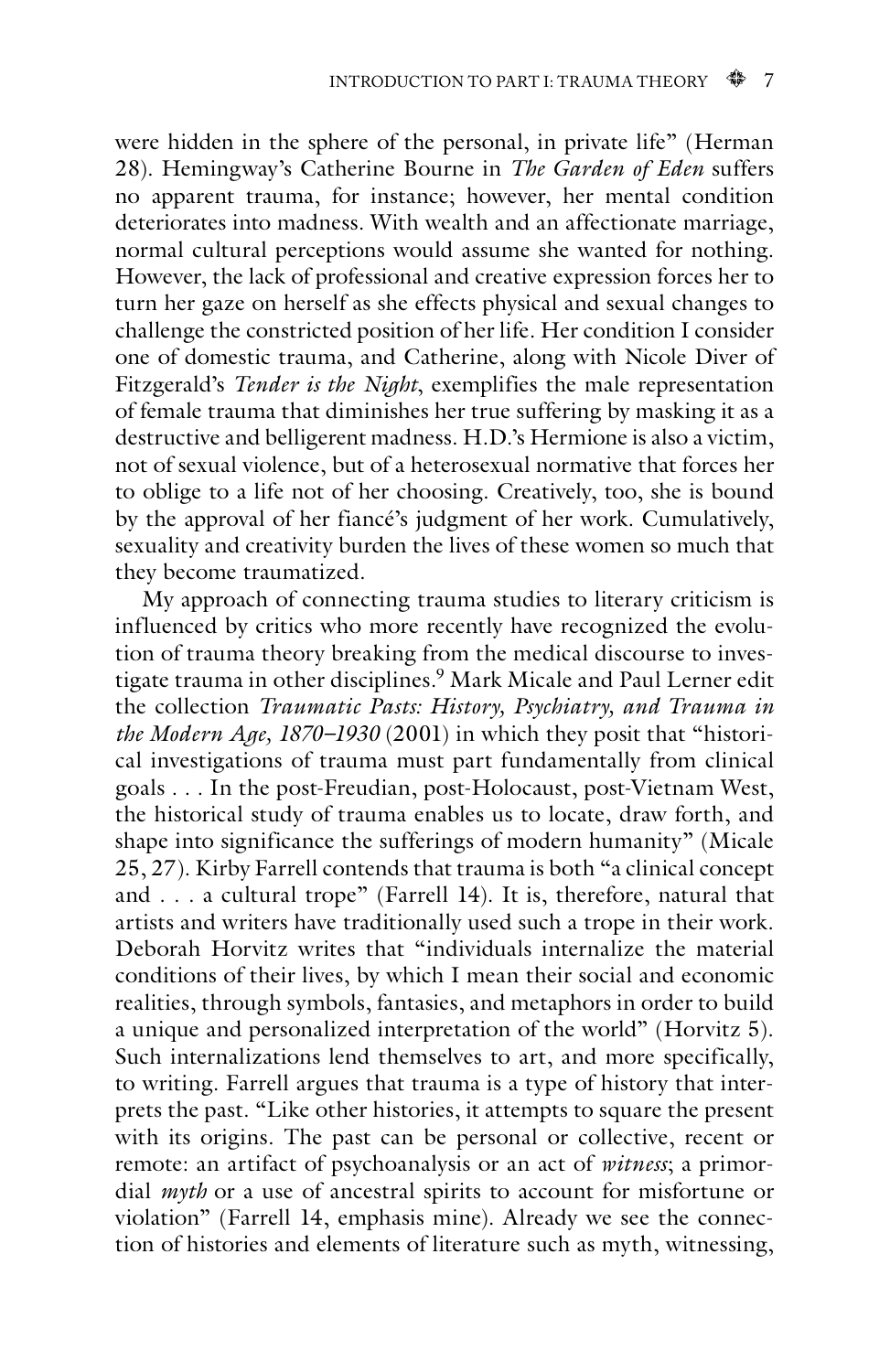remembering. Much has been done already to parse meaning from such work.

Literary critics such as Horvitz, Anne Whitehead, and Vickroy have identified common features of such narratives. Vickroy, in her work *Trauma and Survival in Contemporary Fiction* (2002), defines "trauma narratives" as "fictional narratives that help readers to access traumatic experience" (1). Horvitz contends that the authors she examines use "narrative representations of trauma" to "expose the need for social transformation" (Horvitz 18). Whitehead writes that "trauma studies work against medical reductionism by exhorting practitioners to attend to a voice which is not fully known or knowable, and to bear witness" (Whitehead, 8). These same critics have mined trauma narratives for different purposes, revealing the varied genres and purposes of such writing. For instance, Whitehead in *Trauma Fiction* (2004) uses trauma theory to explore narratives of war trauma, Holocaust testimonies, and post-Holocaust fictions. Horvitz in *Literary Trauma: Sadism, Memory, and Sexual Violence in American Women's Fiction* (2000) focuses her attention on the intersections of "political and personal trauma, gender and race politics, male violence against women, and curiosity about intrapsychic processes, particularly memory" (Horvitz 2–3).

Critics have been eager to attribute trauma narratives to current cultural situations, arguing that post-modernism is a prerequisite for trauma fiction.<sup>10</sup> Vickroy contends that "trauma narratives . . . are personalized responses to this century's emerging awareness of the catastrophic effects of wars, poverty, colonization, and domestic abuse on the individual psyche"  $(x)$ . She writes that "trauma fiction" emerges out of postmodernist fiction and shares its tendency to bring conventional narrative techniques to their limit" (82). Consequently, the application of trauma theory has fallen largely on such contemporary novelists as Toni Morrison, Pat Barker, and Dorothy Allison.

Critics posit that contemporary trauma fiction has at its foundation the intention of transmitting the trauma of its characters to readers while representing sites, motives, and repercussions of cultural oppression. For Whitehead, the cultural desire to tell is a critical aspect of trauma fiction in which the authors are compelled to represent not only the systems of suffering that cause trauma but the aftereffects of trauma on individuals. "In testing formal boundaries, trauma fiction seeks to foreground the nature and limitations of narrative and to convey the damaging and distorting impact of the traumatic event" (82). Vickroy writes that all of her writers are "committed to bringing social, historical and psychological awareness to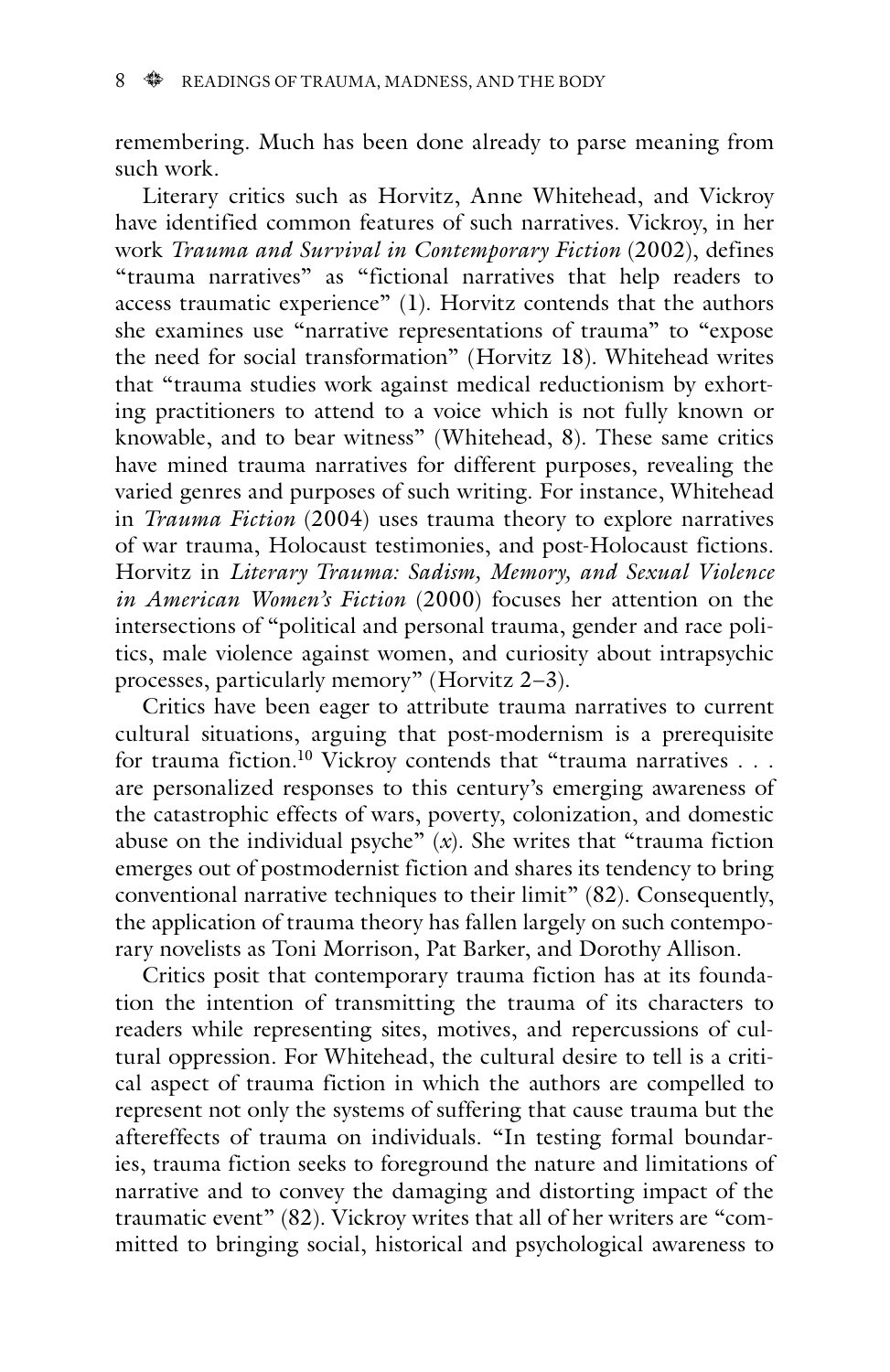readers" (Vickroy *x*). Horvitz likewise contends that the authors she discusses are "committed to bearing witness to oppression" and that they "share an interest in representing political ideologies of power in realist fiction" (Horvitz,  $18, 4$ ).<sup>11</sup>

Yet, despite the intentions of contemporary authors who are now seen to be using trauma theory in their texts, authors were employing traumatic characters long before there were theories to support them. Much of the modernist fiction that I discuss in this book does not fall under the criteria that Vickroy and other critics devise for "trauma narratives." The intensions of authors that I discuss may be less focused on representing traumas and the conditions that cause them than those of contemporary authors, but their combined efforts nevertheless provide a more extensive literary history of the trauma narrative. "The rise of trauma theory has provided novelists with new ways of thinking through the relation between trauma and fiction," and I contend that reexamining modernist fiction through the relatively new lens of trauma theory can expose cultural trends in early twentieth-century life (Whitehead 3). For the authors I discuss, trauma was a character tool, one that may have inadvertently revealed social and political circumstances even if doing so was not the primary goal of the authors.

My project will be divided into two parts. In the first, I will examine several texts in which the conflict between the desire to tell about one's own trauma and the compulsion to resist such revelation plays a central role. In Chapter 1, I discuss Hemingway's novel *Across the River and into the Trees*, which tells the story of a war veteran in his final days, being urged to and eventually agreeing to tell about his combat experience. The colonel's struggle to resist recounting his trauma allows for a particularly useful discussion of the conflict between silence and testimony. Along with a brief discussion of Hemingway's short story "In Another Country," I will suggest ways that masculinity influences this conflict, considering specifically how cultural notions of masculinity stifle the healing inherent in testimony. Critics such as Diane Price Herndl, Miriam Marty Clark, Trevor Dodman, and Alex Vernon will inform my argument by providing "traumatic" readings of Hemingway's novel *A Farewell to Arms* and some of his short stories. My interpretive strategy will begin with an article by Herndl in which she examines Hemingway's *A Farewell to Arms* in terms of the first-person narrator's telling of Frederic Henry's trauma. In "Invalid Masculinity: Silence, Hospitals, and Anesthesia in *A Farewell to Arms*," Herndl argues that certain narrative strategies, such as the resistance to telling and the silence about trauma suffered both in battle and on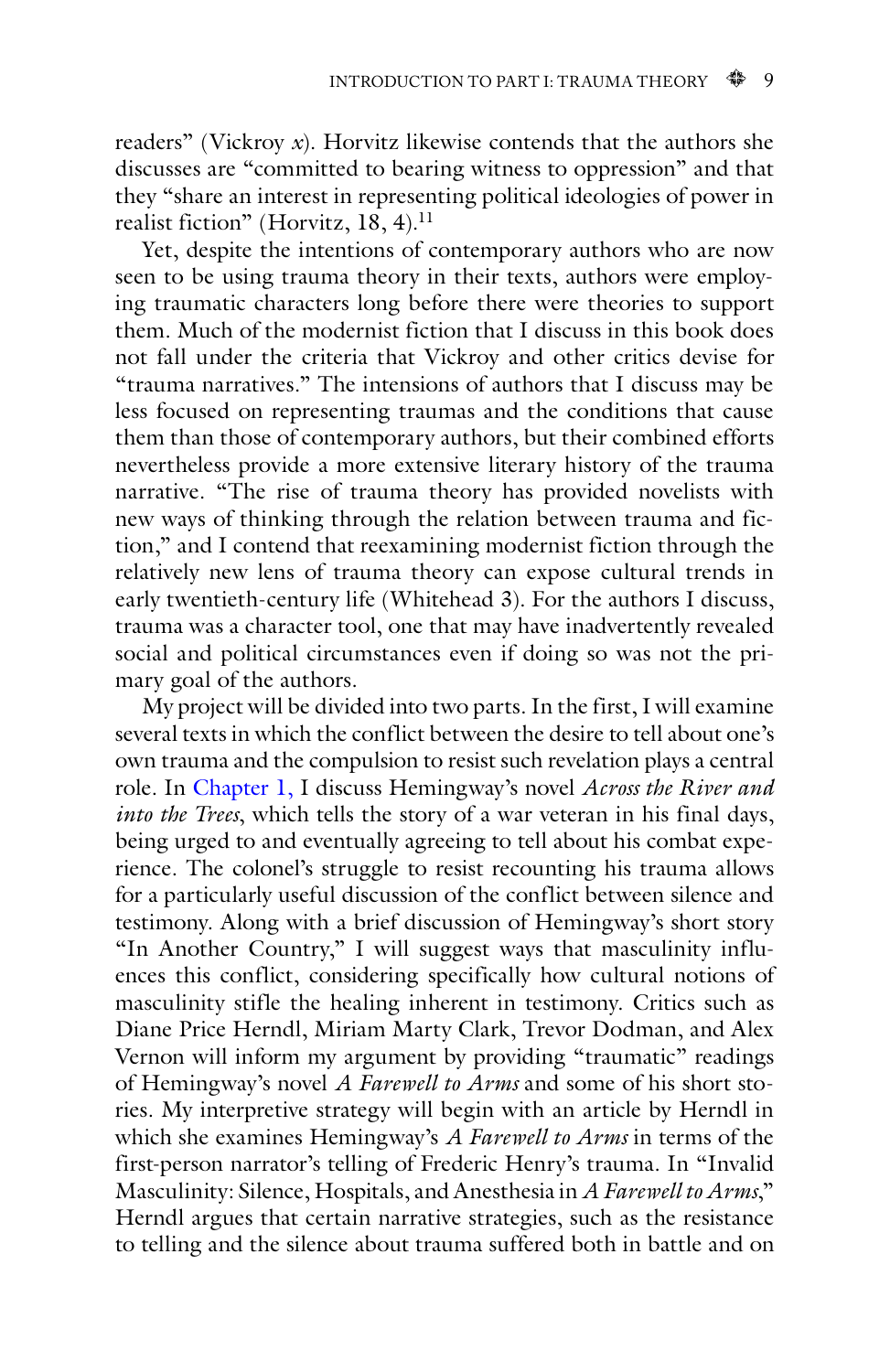the operating table, reveal important information about the culture of postwar masculinity in which Frederic Henry wrote his narrative. The patriarchal strictures of military and medicinal codes burdened his notion of his own trauma, forcing him to resist the telling of his story for fear of accessing and then transmitting his painful emotions. "On the one hand, he feels acutely the need to tell about his horrific experiences of war—watching his comrades Passini and Aymo die, his own suffering and wounding, the shooting of the sergeant, his forced desertion, and Catherine's death. On the other hand, he feels the code of manliness that requires that he not be perceived as complaining or weeping" (Herndl, 40). He is kept from telling his story through the intangible pressures placed on him by postwar conceptions of masculinity. The colonel faces similar restrictions but, unlike Henry, carries on an open debate (both with Renata and with himself) over recounting his war trauma, allowing me to break from Herndl's reliance on Henry's *silence* by addressing the colonel's dialogue directly. Approaching Hemingway's trauma narratives as representations of masculinity allows for subsequent readings of trauma narratives in terms of gender.

Chapter 2 presents a reading of H.D.'s autobiographical novel *HERmione* as a trauma narrative in order to present a female representation of domestic trauma. It will also broaden the existing criticism on modernist trauma fiction by introducing a less canonical novel into the discussion. (H.D.'s novel *HERmione* has not received a great deal of critical attention in general, despite its innovative narrative style and important social critiques concerning homosexuality and female freedoms.) H.D., herself, is not new to trauma theory critics have discussed her memoirs and her life in terms of her (selfdiagnosed) trauma from World War I and later. For instance, Ariela Freedman in *Death, Men, and Modernism: Trauma and Narrative in British Fiction from Hardy to Woolf* (2003), discusses H.D.'s association with Sigmund Freud, as pupil and patient in H.D.'s memoir, *Tribute to Freud*. Freedman writes, "H.D. claims that her treatment with Freud was intended to explore the traumatic effects of the First World War, during which she lost a brother and miscarried a child" (Freedman, 104). Freedman reads *Tribute to Freud* as H.D.'s reworking of Freud's trauma theories and as the intersection of psychoanalysis and literature. Similarly, Trudi Tate in "Gender and Trauma: H.D. and the First World War" also focuses on H.D.'s biographical trauma, specifically addressing H.D.'s miscarriage and her war literature, *Kora and Ka* and *Bid Me to Live*. While these critics focus on war trauma, my examination will attend to her domestic trauma and will focus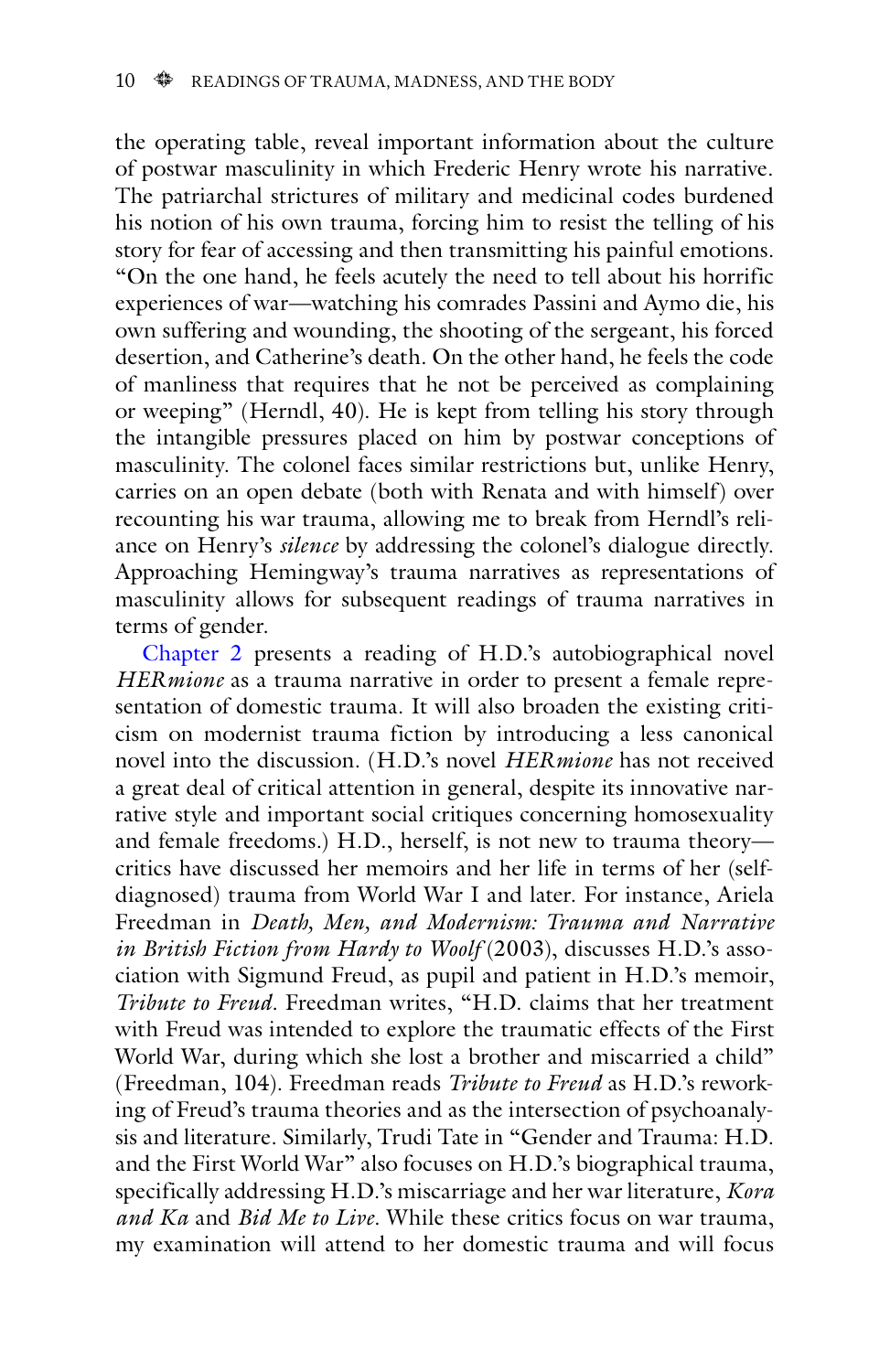on her autobiographical novel *HERmione*—written in 1927 about events that took place before World War I, in 1907. It will provide useful comparisons to the ways in which Hemingway's male characters resist the telling of their trauma, offering a contrast to a male author's representations of trauma.

Written from a unique perspective in which the narration adopts and simulates the thought processes of the main character's mind, *HERmione* describes the breakdown of a young woman confined by layers of patriarchal hierarchies. Hermione Gart ("Her") is engaged to be married to George Lowdnes (a character based on Ezra Pound, H.D.'s fiancé during this time) and finds herself restrained by conventions that determine her sexuality, lifestyle, and profession. She is frightened by the prospect of either remaining in her parents' house or getting married, and she suffers from the shame of an academic failure. She is trapped and the realization terrifies her: "Pennsylvania had her. She would never get away from Pennsylvania. She knew, standing now frozen on the woodpath, that she would never get away from Pennsylvania" (*HERmione* 5).

While Hemingway's colonel resists the overt telling of his trauma because it is too violent for Renata to hear, Hermione's resistance complicates the telling of her trauma with the narration of the novel. It mirrors her dementia, giving the story a confusing and mystical quality, resisting a clear, intelligible narrative of trauma. "She was not of the world, she was not in the world, unhappily she was not out of the world. She wanted to be out, get out but even as her mind filmed over with gray-gelatinous substance of some sort of nonthinking, of some sort of nonbeing or of nonentity, she felt psychic claw unsheathe somewhere, she felt herself clutch toward something that had no name yet" (8). Her story of trauma, resulting from her need to break free from a masculine way of thinking and expressing herself, is grounded in her breakdown, placing the novel in the company of other illness narratives and opening my discussion to the realm of female madness as both a literary trope and tool.

Part II of my project will then explore the claim made by Horvitz that "patriarchy, itself, traumatizes women" (Horvitz 15). After a reading of Colonel Cantwell's madness in which I find him functioning moderately well in the world, despite his trauma, I turn to female characters who are far from functional and seem instead to be blatantly insane. I will discuss Hemingway's *The Garden of Eden*, F. Scott Fitzgerald's *Tender is the Night*, Zelda Fitzgerald's *Save Me the Waltz,* and *HERmione* as illness narratives representing female trauma as madness. To my knowledge, none of these novels has been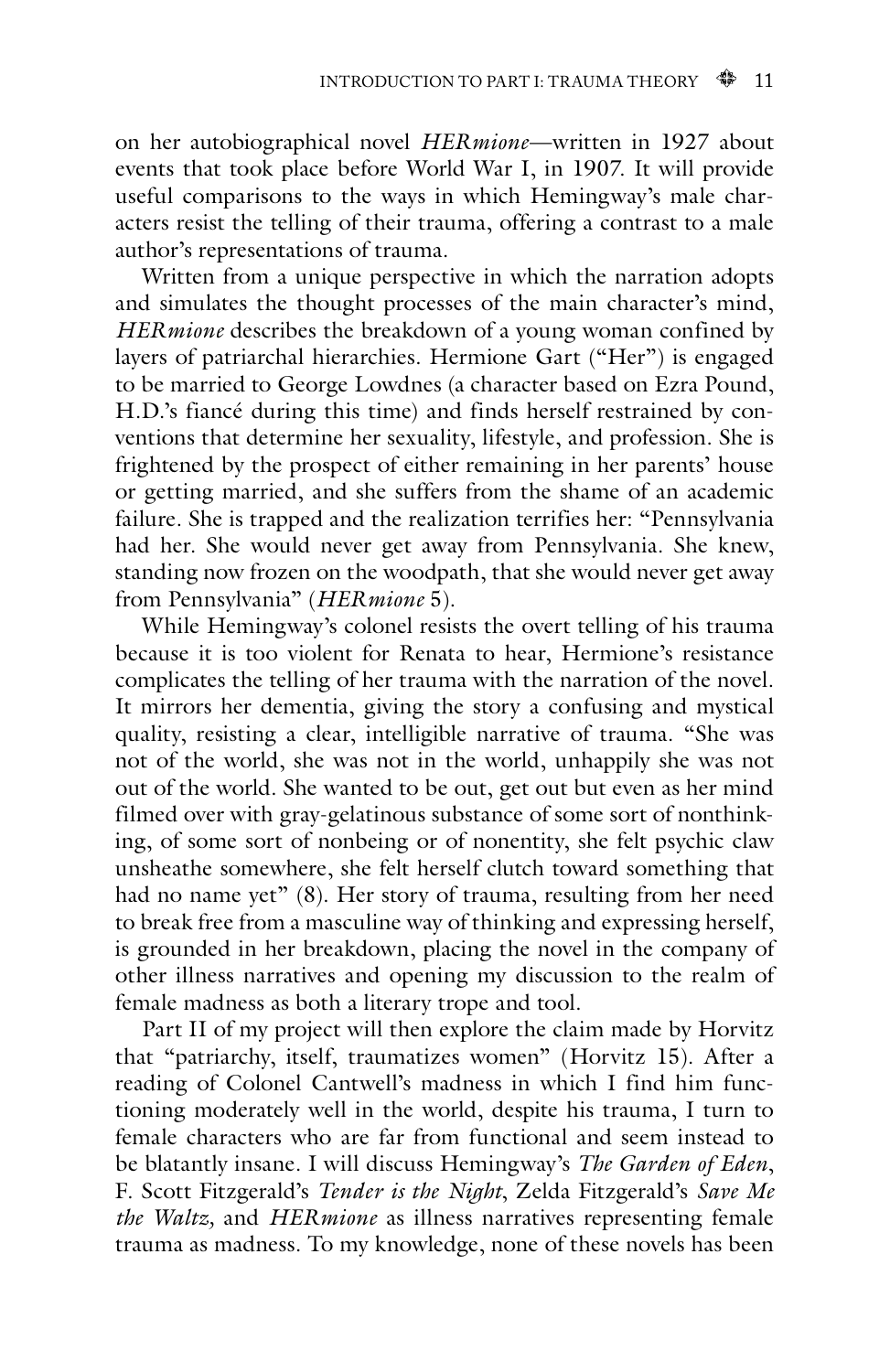examined in terms of trauma theory despite the fact that each includes traumatized characters.

In Chapter 3, following Hemingway's masculine mad man, Colonel Cantwell, I will discuss Hemingway's *The Garden of Eden*, considering Catherine Bourne's diagnosis as "crazy" in terms of patriarchal trauma suffered by her in her position as the wife of a successful artist. Traumatized by David's disapproval of her sexual androgyny, Catherine's need for approval—paired with David's lack of support—shakes the foundations of her identity, sending her into increasingly destructive situations. Her madness, unlike the Colonel's in both its origin and manifestation, is not easily restrained. The tension between husband and wife over both creative and sexual freedom is a similarity that I identify in this, and the following novels.

F. Scott Fitzgerald's novel *Tender is the Night* also has not been explored as an illness narrative although it makes significant judgments about female trauma. The main character's wife, Nicole Diver, suffers from the effects of childhood incest at the hands of her father; such sexual violence in the confines of an undeniable patriarchy leads to her life-long schizophrenia. Her marriage represents yet another traumatizing patriarchal situation for her because her husband is also her medical doctor; his personal infidelities function to create a tension between them in which he allows her neither credibility nor respect. My discussion in chapter 4 of Nicole's hysterical outbursts will provide a useful view into the novel's representation of female illness and, following from that, its indictment of the sick woman's integrity. Because Fitzgerald modeled this character in many ways on his wife Zelda Sayre, his representation of her madness is of particular use in terms of exploring the perception of insanity and blame.

Chapter 5 presents a reading of Zelda Sayre Fitzgerald's autobiographical novel *Save Me the Waltz*, a story about a woman searching for creative expression, first through social performance and then through ballet. Married to an artist, Alabama Beggs Knight—like Catherine Bourne and Nicole Diver—demands legitimacy and respect from her spouse; however, like the other characters, fails to receive it. The creative battle between spouses in the text plays out in the real-life story of the novel's publication. In fact, the novel is most well-known in Fitzgerald studies for the creative battle over its publication—Scott refused to allow Zelda to publish the novel as she wrote it, and she revised the manuscript to omit their marital strife and her mental illness. I also interpret the *lack* of madness in the novel as a sign of resistance to telling of trauma, for the author herself